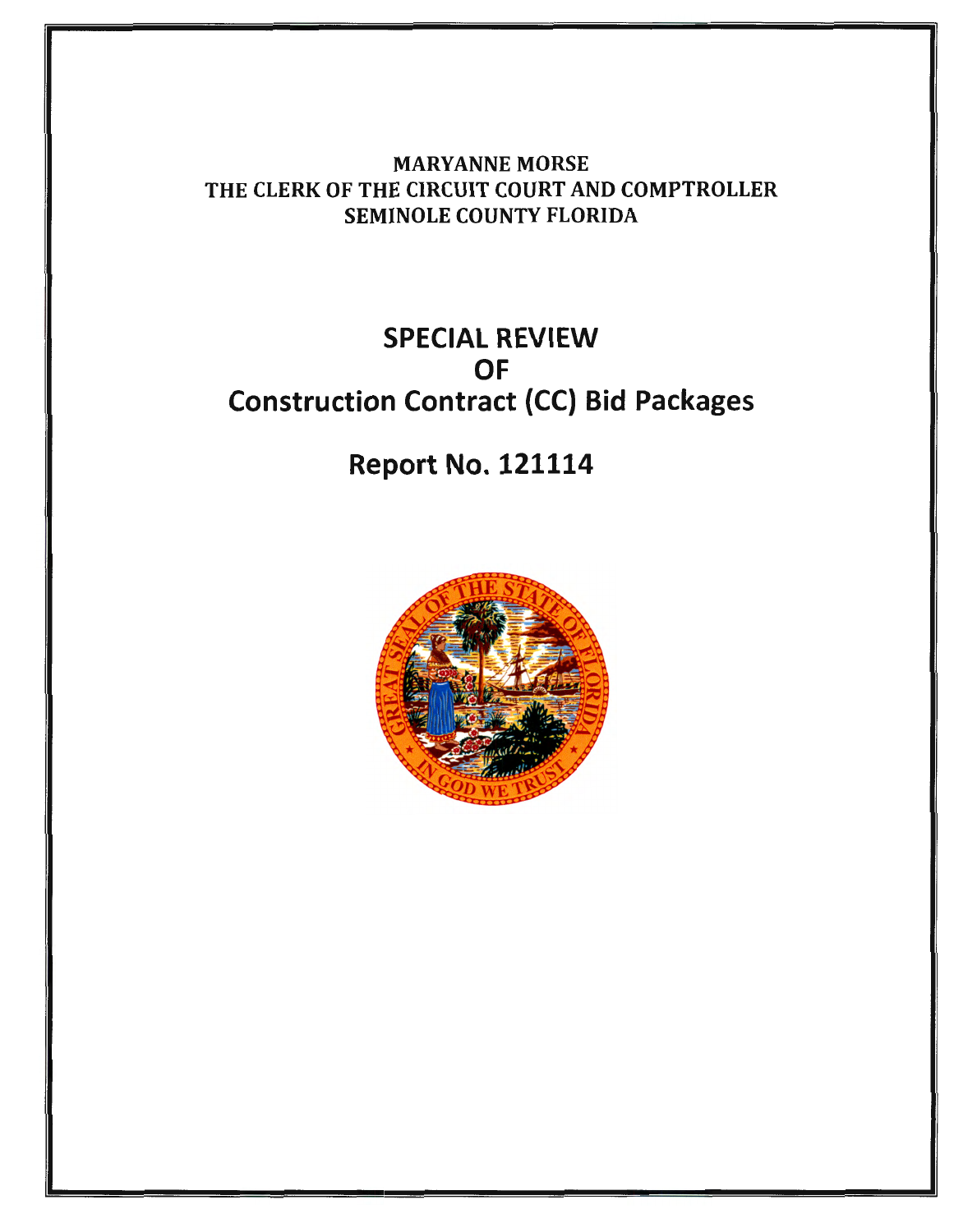#### **DISTRIBUTION LIST**

#### **BOARD OF COUNTY COMMISSIONERS**

- Ms. Brenda Carey
- Mr. Lee Constantine
- Mr. Bob Dallari
- Mr. Carlton Henley
- Mr. John Horan

#### **COUNTY MANAGER'S OFFICE**

Ms. Nicole Guillet Mr. Bruce McMenemy

#### **FISCAL SERVICES DEPARTMENT**

Mr. Edward Bass Mr. Ray Hooper

#### **BOARD OF COUNTY COMMISSION RECORDS**

Ms. Jane Spencer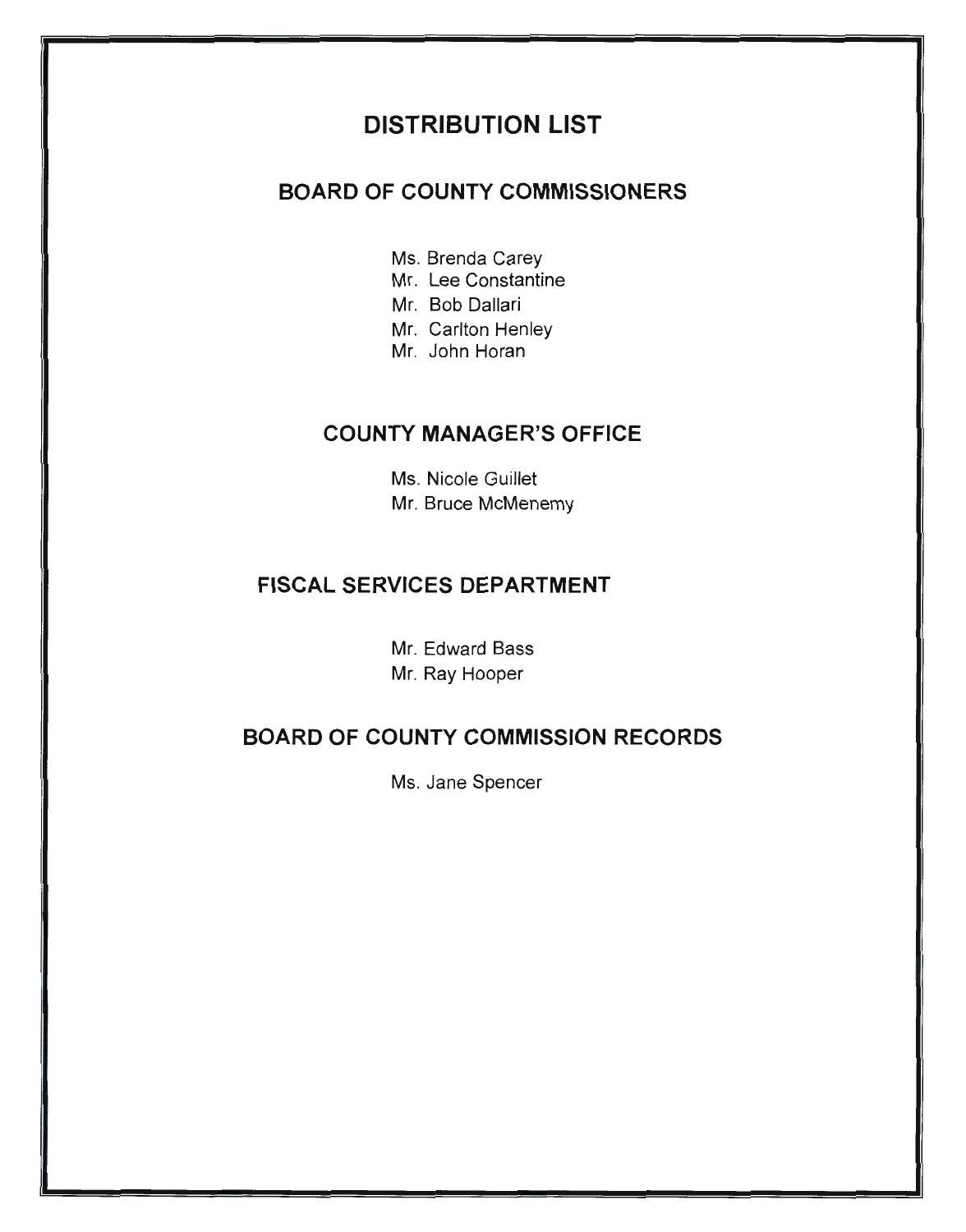

#### **MARYANNE MORSE**  Clerk of the Circuit Court and Comptroller Seminole County, Florida

# **TABLE OF CONTENTS**

|                                                       | Page                  |
|-------------------------------------------------------|-----------------------|
| Background                                            |                       |
| Scope and Methodology                                 | 2                     |
| <b>Overall Evaluation</b>                             | $\mathbf{2}^{\prime}$ |
|                                                       |                       |
| <b>FINDINGS AND RECOMMENDATIONS</b>                   |                       |
| 1. Update Administrative Code and Manager Policy      | 3                     |
| 2. Policy should require a copy of business licenses. | 4                     |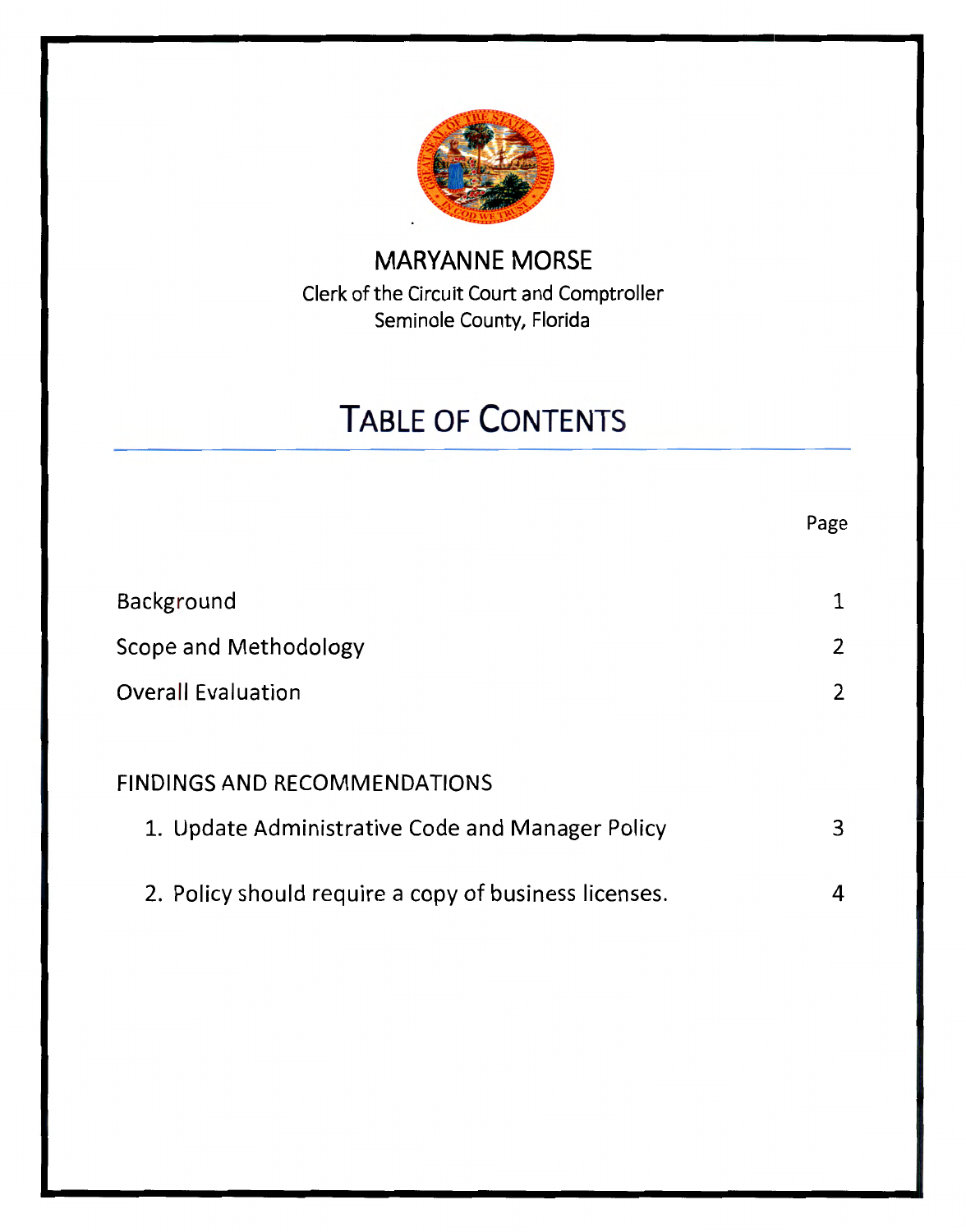## *Special Review Construction Contract (CC) Bid Packages*

### *BACKGROUND*

The audit that follows is a special follow up to an audit published by the Office of the Clerk and Comptroller in August 2008. The original report can be accessed on-line at www.seminoleclerk.org/boardinfo/auditsdefault.shrtm.

The original audit had one finding and recommendation and the Purchasing Division has been consistently updating their operating policies. The initial audit had the following finding:

• Some forms required as part of the Purchasing Department's standard Construction bid package were not in the contract file.

This division is consistently the recipient of the "Award for Excellence in Public Procurement" from the Florida Association of Public Purchasing Officers, Inc. in 2014 (and 2013) and has also been re-accredited by National Institute of Governmental Purchasing (NIGP) in 2013.

The following exhibit is the value of the construction bids/contracts that were subject to this special follow up review.



The review that follows addresses compliance with this policy.

*Prepared* **by:**  *The Office of the Clerk of the Circuit Court and Comptroller*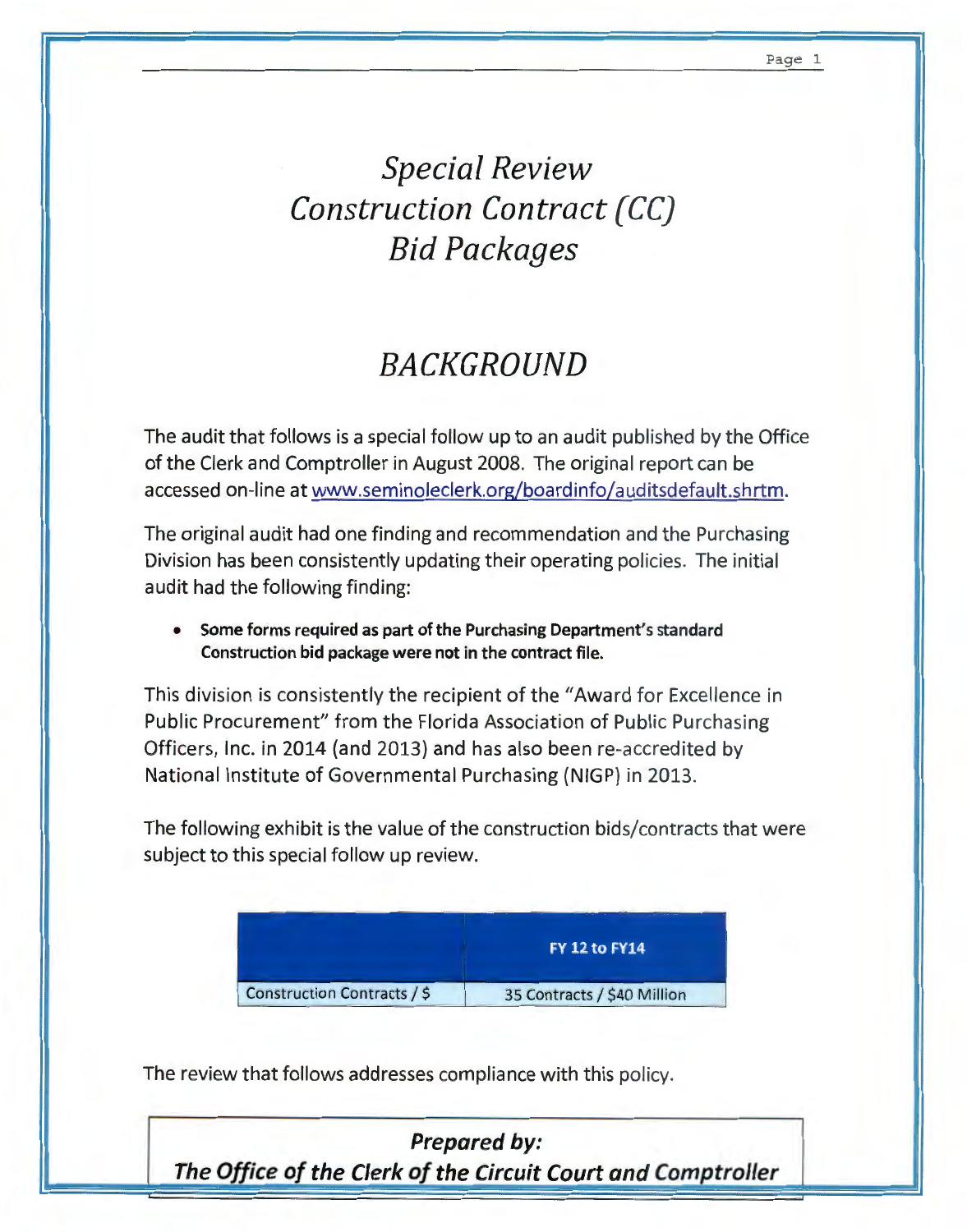## *Scope and Methodology*

The scope of this review included a review of the construction contract bid packages for fiscal year 2013 and 2014. All records relating to this process were subject to our review. Included in this review:

- Review of the Administrative Code;
- Review of the Manager Policy; and,
- Compliance with the policy.

The objective is to determine if the records required to be included in the bid package were in compliance with administrative code and county manager policy. Also, the review is to determine compliance with state and federal guidelines.

### *Overall Evaluation*

In our opinion, the system of internal controls is in compliance with the Administrative Code, County Manager Policy, state and federal guidelines.

All 35 active construction contract bid files were in compliance with requirements without exception.

The division has correctly incorporated into their standard requirement package other state and federal requirements that are not identified in the Administrative Code or Manager Policy.

Management should consider the following to improve the process:

- Update Administrative Code and Manager Policy;
- Require hard copies of licenses as part of the contract file.

#### **Prepared by:**

**The Office of the Clerk of the Circuit Court and Comotroller**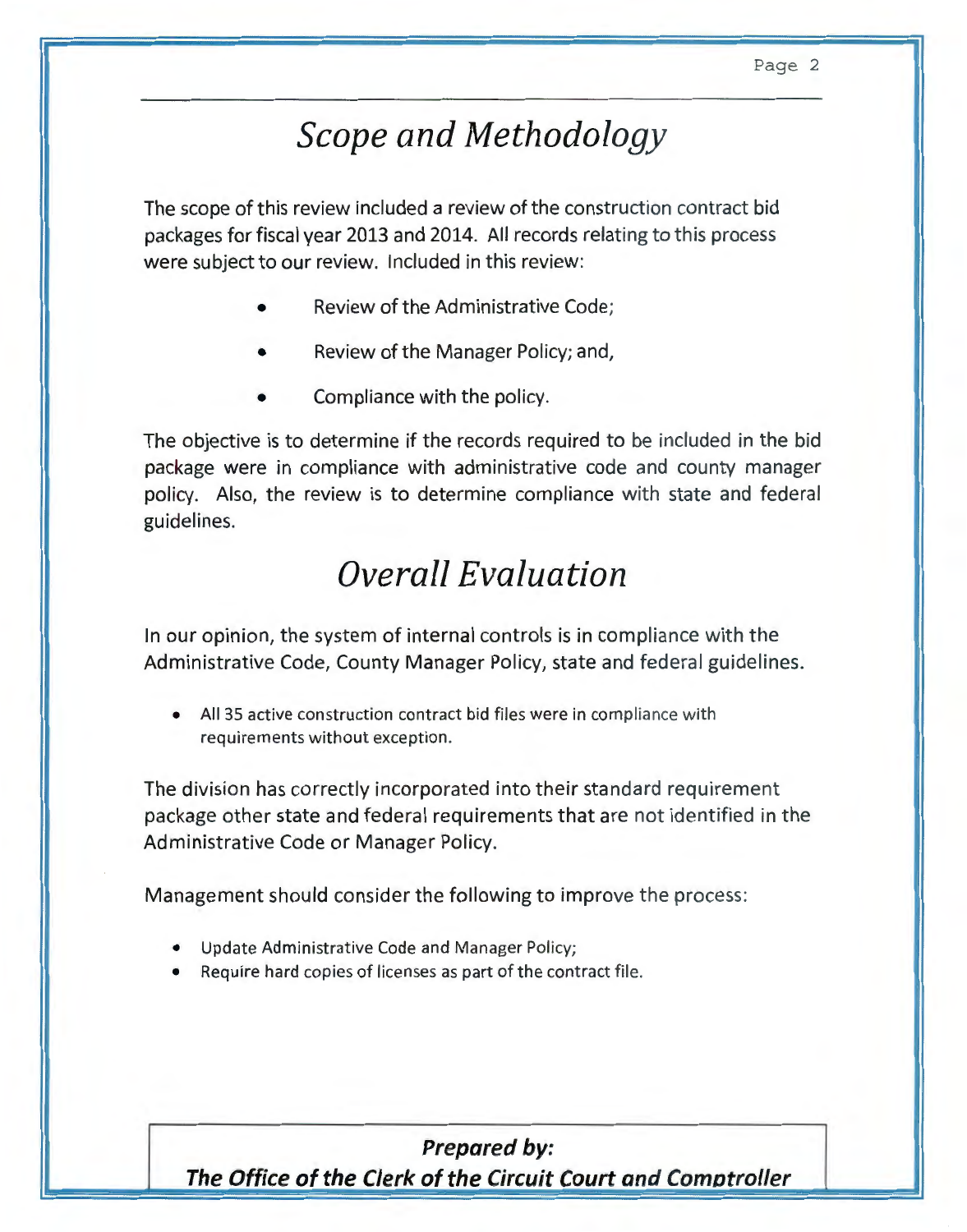# **Opportunities for Improvements**

#### *1. Update Administrative Code Section and Manager Policy.*

The Purchasing Division has compiled a very comprehensive list of the required documents that each company must furnish to the county during the bidding process. These documents are required by either the Administrative Code, County Manager Policy, Florida Statutes, and/or part of federal government regulations.

Purchasing has a check list in the solicitation package to ensure all of the required documents have been received.

• **All 35 active construction bid packages were found with no errors or exceptions.** 

With that being said, some of the state and federal requirements are not part of the County's Administrative Code and/or County Manager Policy. The following are required as part of the bid package but are not addressed in the county policy:

- Trench Safety Act- (Florida Statutes FS 553.60)
- Non-Collusion Affidavit of Bidder- (U .S. Code 23, Section 635.112F)
- Certification of Non-segregated Facilities- (Federal executive order 1246 Sec 202)
- American with Disabilities Act (U.S. Code 42, Section 12101)
- Drug-Free Workplace- (Florida Statutes FS 287.087)
- Compliance with Public Records- (Florida Statutes FS 119, Article 1, Section 24)

By not having the latest state and federal regulations updated in the Administrative Code and County Manager Policy provides opportunity for requirements not being addressed.

**Prepared by: The Office of the Clerk of the Circuit Court and Comotroller**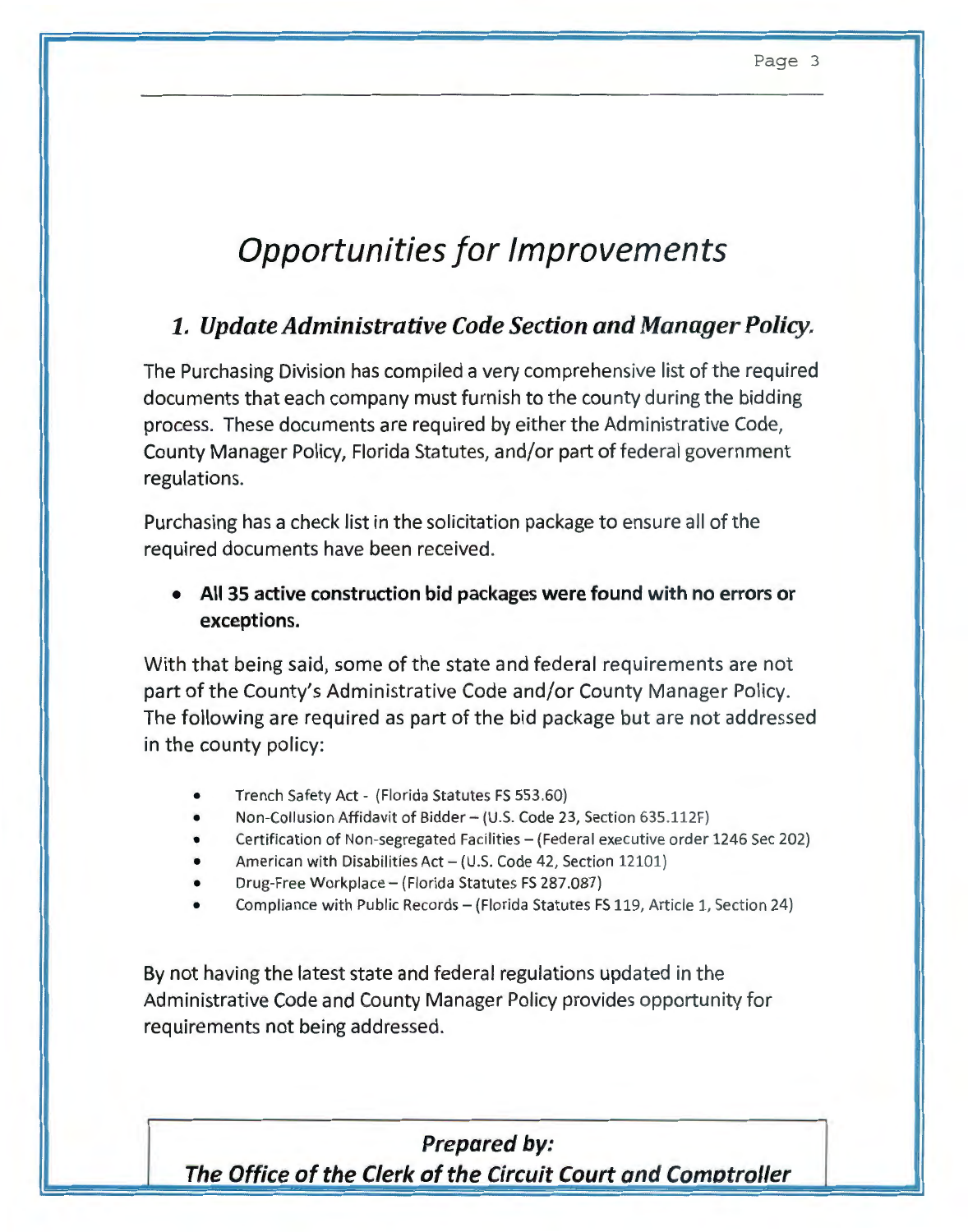#### **Recommendation**

Update Administrative Code and County Manager Policy to include all county state and federal requirements.

#### **Management Response**

Agree, staff continues to update procurement policies and procedures in a dynamic and ever changing environment. Staff will work with the County Attorney's Office to make the appropriate changes as recommended.

#### *2. Policy should require a copy of business licenses.*

Of the 35 construction bid packages reviewed, 4 firms did not include a copy of their official business license; the other 31 had submitted a copy of the license as required.

The Purchasing Division generally requires each company bidding to furnish a copy of their business license. Although it is a requirement, some, for whatever reason, do not send a copy to the county. Purchasing acknowledges that they have this requirement, but, are not overly concerned with not receiving a paper copy because the license info can easily be obtained by their staff on-line if needed.

Although the 4 above did not submit a copy, they included their license number on the bid application. By furnishing the license number on the bid application, county staff is able to access the Department of Business and Professional Regulation Website at www.myfloridalicense.com to verify the status of the license.

By having a copy of the business license on file, and a copy of the status of the license from the Department of Business and Professional Regulation ensures that the company has been qualified for the contract award.

#### **Prepared by:**

**The Office of the Clerk of the Circuit Court and Comotroller**